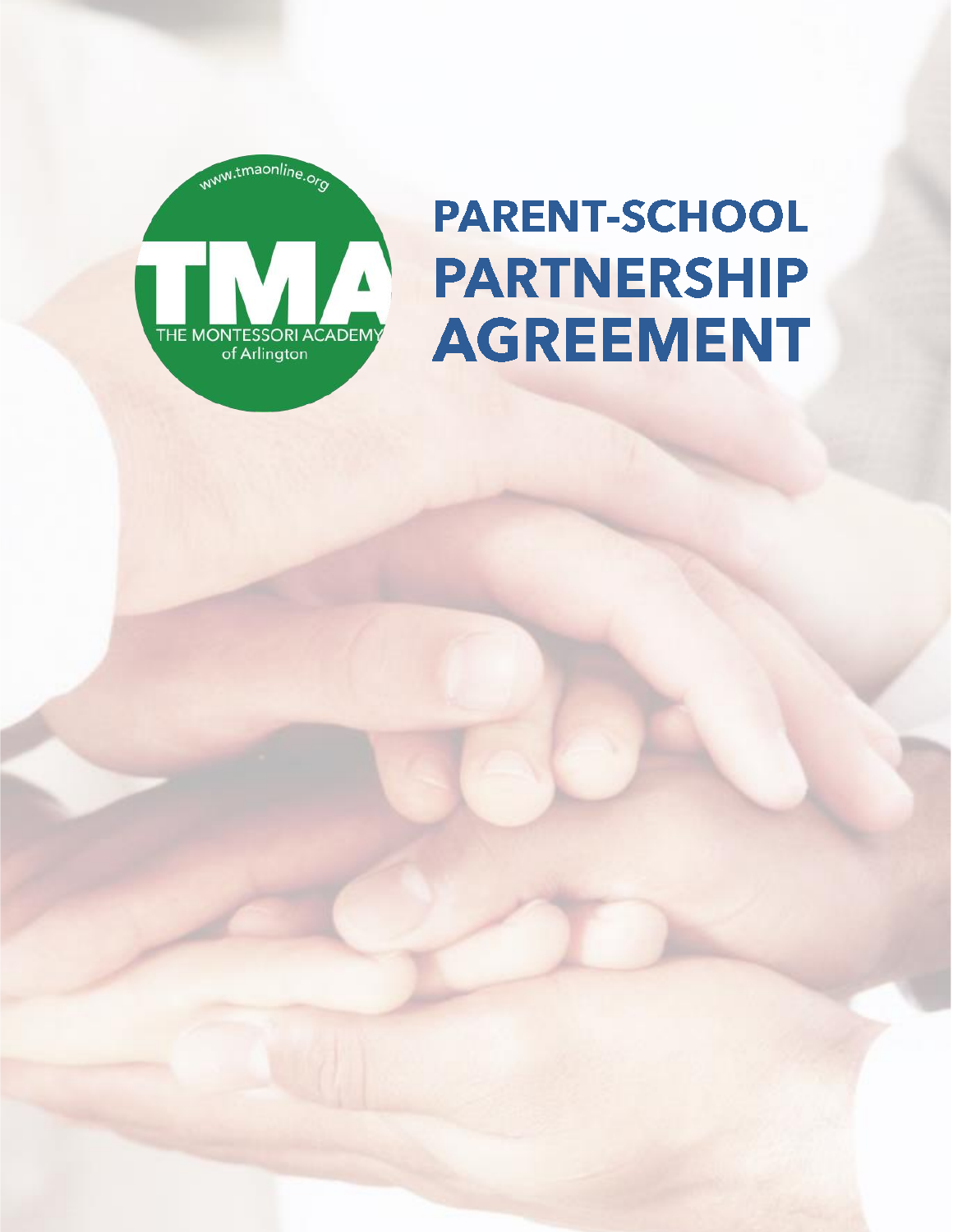# **PARENT-TEACHER-CHILD TRIANGLE**

### **Child**

#### **Portrait** of a Graduate

|         | The child is in the<br>process of becoming:<br>A moral being who is responsible<br>and accountable for his/her actions;<br>A confident, competent learner;<br><b>Academically prepared; Independent;</b><br>Intrinsically motivated and autonomous; |               |
|---------|-----------------------------------------------------------------------------------------------------------------------------------------------------------------------------------------------------------------------------------------------------|---------------|
|         | <b>Critical and creative thinker and problem-solver;</b>                                                                                                                                                                                            |               |
|         | <b>Socially responsible; Compassionate; Peacemaker;</b><br>Able to handle external authority;<br>Protector of the environment and its resources;<br><b>Respecter of all persons; and</b>                                                            |               |
|         | A productive, caring community citizen.                                                                                                                                                                                                             |               |
| 'eacher | work collaboratively to foster development of the child                                                                                                                                                                                             | <b>Parent</b> |
|         |                                                                                                                                                                                                                                                     |               |

Classroom Architect, Builder, and Guardian: Continually creates a classroom environment to meet the changing needs of the children (cognitive, physical, emotional, and social). Establishes and enforces classroom rules, routines, and procedures. Identifies volunteer opportunities and coordinates volunteer efforts to meet classroom needs.

Lifetime Role Model: Promotes development of independence, responsibility, and accountability of the child by modeling and reinforcing desired behaviors. Provides boundaries and choices; uses logical consequences in discipline.

Instructional Designer, Facilitator, and Assessor: Passionate about meeting the child's needs using Montessori philosophy and methodology. Provides individual children with appropriate, challenging work. Shares information with parents regarding academic and developmental progress.

Classroom Role Model: Promotes development of independence, responsibility, and accountability of the child by modeling and reinforcing desired behaviors. Provides boundaries and choices; uses logical consequences in discipline.

Classroom Authority: Works with child in a manner consistent with Montessori philosophy; respects the child and provides freedom within limits.

Facilitator of Problem-Solving: Promotes development of the child's problem-solving skills. Asks questions to help the child solve his/her own problems rather than solving problems for him/her. Allows child to experience consequences of his/her actions.

Collaborative Problem-Solver: Partners with parent in problem solving to improve the educational experience for the child.

Respecter of Montessori Professional: Seeks to understand how things are done in a Montessori classroom. Actions reinforce the Montessori approach and support the fundamental Montessori tenet of the teacher's authority in the classroom.

Collaborative Problem-Solver: Partners with teacher in problem solving to improve the educational experience for the child.

Instructional Supporter: Passionate about learning about the Montessori method. Reads Tomorrow's Child magazine; attends parent/teacher conferences and workshops. Asks the classroom teacher, "What can I do to support my child?" Follows through on agreed-upon steps.

Facilitator of Problem-Solving: Promotes development of the child's problem-solving skills. Asks questions to help the child solve his/her own problems rather than solving problems for him/her. Allows child to experience consequences of his/her actions.

Volunteer: Volunteers time, energy, and resources to identified school/classroom needs. Checks the Community Board or with staff for available opportunities. Asks teachers, "How can I help?" Parent follows the lead of the classroom teacher in working in the classroom and respects his/her classroom guidelines and processes.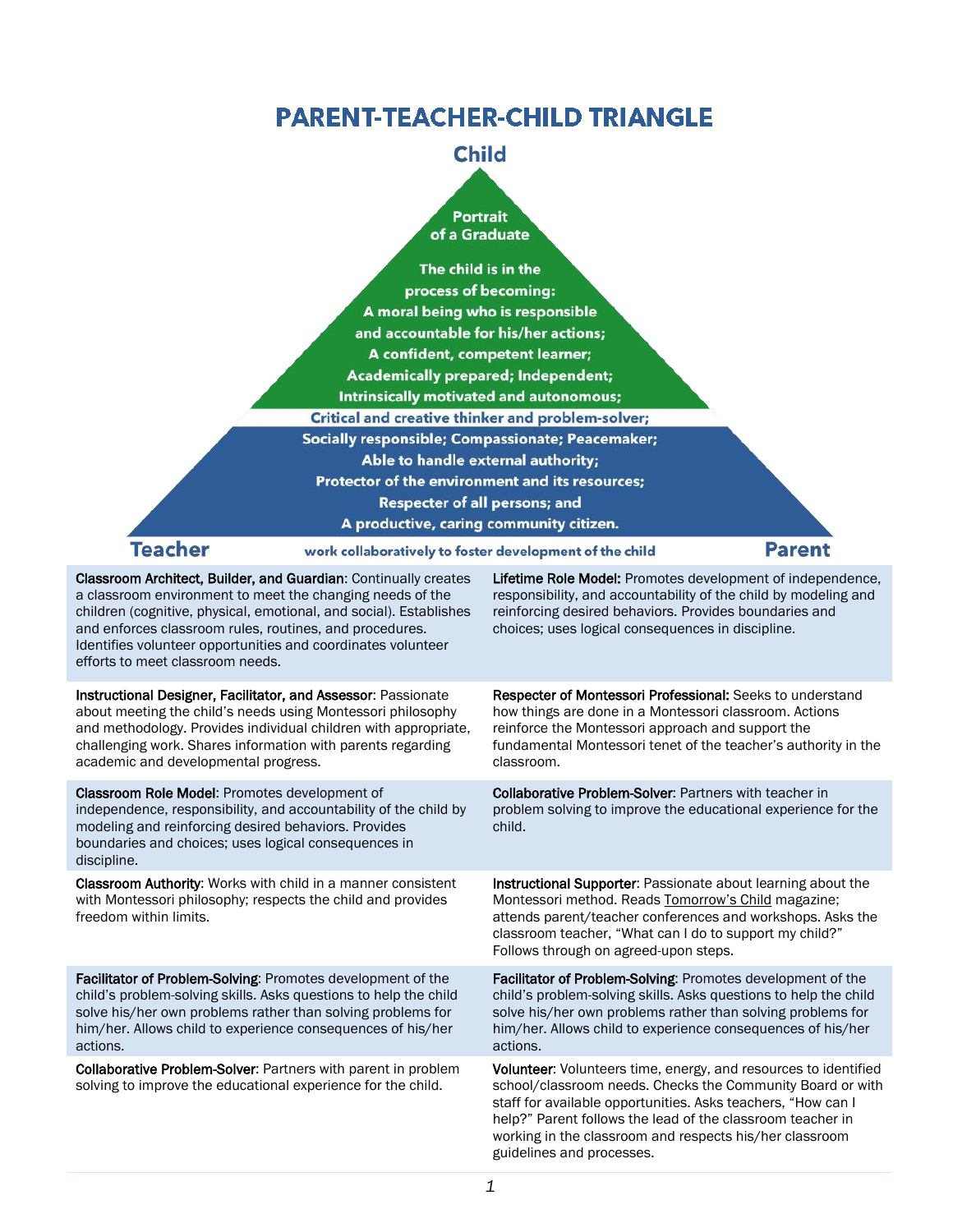# **PARENT-SCHOOL PARTNERSHIP AGREEMENT**

# **Working Relationships at The Montessori Academy—Setting Expectations for Parents and the School**

#### **Background**

The purpose of this agreement is to clarify expectations. What can parents and school expect of each other as we enter into a long-term partnership to aid the development of your children? This document seeks to answer that question by articulating expectations: those that parents can reasonably expect of the school and, in turn, what the school, with its mission of providing a superior Montessori learning environment, will expect of parents. By publishing a dialogue based on important questions and answers contained in this Agreement, we aim to reduce the misunderstanding and disappointment that can result when unstated expectations go unmet.

# **What does the school expect from parents?**

- **Q. What is the school's most basic expectation of parents?**
- **A. Make continuing efforts to understand, embrace, and apply the Montessori approach at home and to work in partnership with the school.**

These efforts should begin before admission. The school desires parents who understand and embrace the mission of the school. To that end, we help parents learn about the Montessori approach by providing information and opportunities for parent education as part of the admission process—so that parents can make an informed decision in choosing to enroll their children—and continue to provide more opportunities throughout a family's years at the school.

Once children are enrolled, the school expects parents to attend regularly scheduled Parent-Teacher Conferences and parent development events, read Tomorrow's Child magazine, and to familiarize themselves with the philosophy, policies, and procedures contained in the [Family Guide](https://indd.adobe.com/view/53b669c4-445e-4ea3-86ca-051dec2a3ea1) and other school publications.

Professional staff and parents are expected to work collaboratively to foster the development of the child. The Portrait of a Graduate is depicted within the Parent-Teacher-Child Triangle. The respective roles of the partners, listed in priority order, are described below the triangle.

Children thrive when both the home and school environments work in harmony, sharing the same educational values and expectations. Children develop a love of learning and become responsible, independent, and capable when parents' values and expectations are consistent with those of the school and are reinforced on a consistent basis at home.

The school expects parents to commit to growth in parenting in a Montessori way. We have defined the real "work" of a parent, in a collaborative partnership with the school, as modeling the attributes for their child and providing opportunities for their child to develop them at home. In other words, parents are expected to become proficient in applying Montessori philosophy at home. This begins with the general principle, "Never do something for your child that he can do for himself." Allow your child to engage in all of the simple tasks of everyday life that a child can do for himself at each stage of development. Montessori education may also entail learning a communication style that is different from the way in which you were parented. This is a commitment that takes time and will likely involve change, which typically involves some level of discomfort. However, you are not alone or isolated in your journey of growth as a parent. TMA staff and other TMA families are your support system. In this school, we are all members of a Montessori learning community.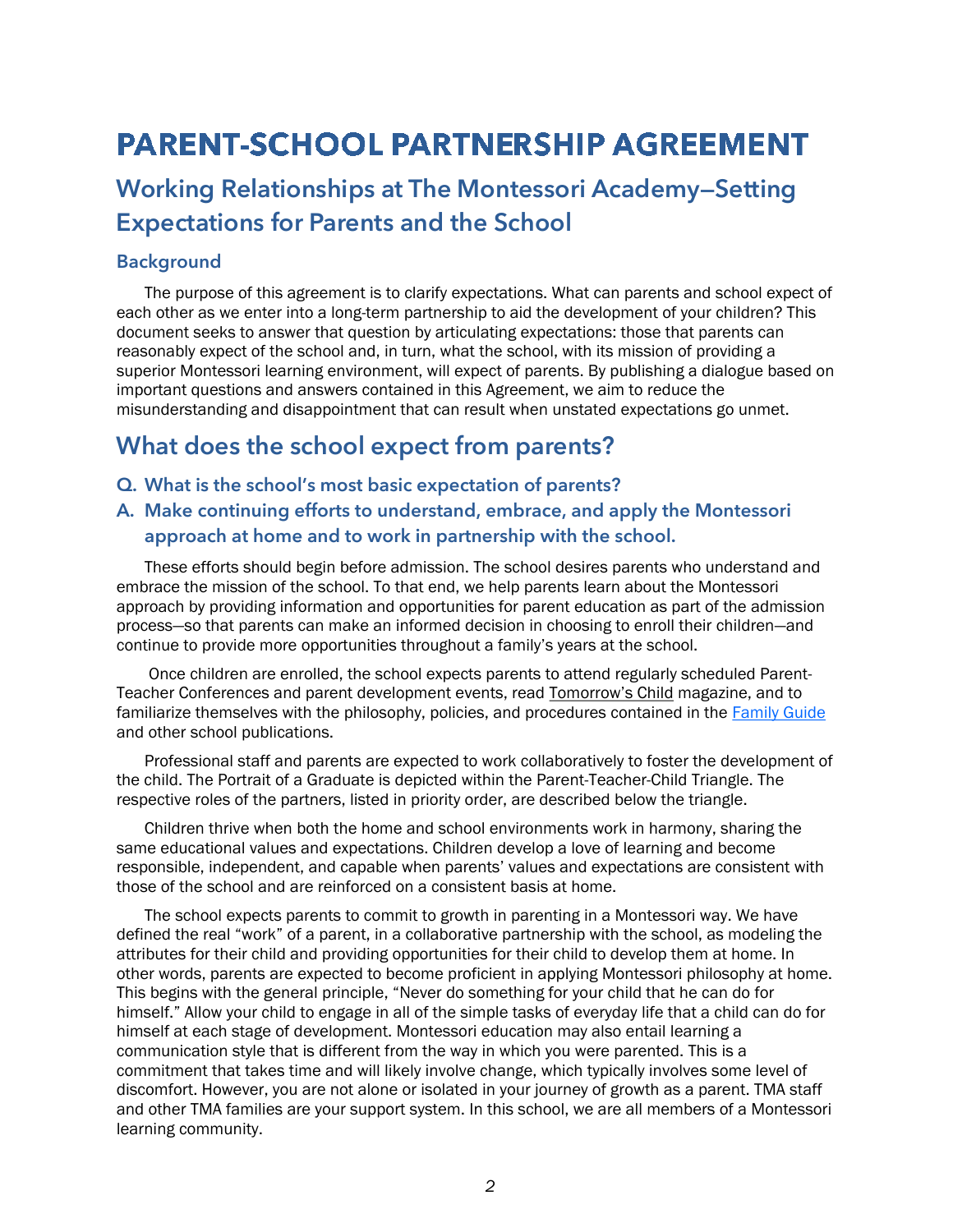- **Q. What contribution can I make to create a positive school community?**
- **A. Demonstrate respect for all adults and children, the school, and the school's programs and become involved in the life of the school community by giving of your time, talents, and finances.**

Model respect for your children—for them, their classmates, parents of classmates, teachers and other school staff—in short, for everyone associated with the school. Respect begins with civility and deepens into trust. Our most fundamental behavioral guidelines for the children are: "respect yourself, respect others, and respect the environment." We expect the same from adults, parents, and school staff, at all times and in all relationships within the school community. We expect every member of our community, students, parents, and staff, to be willing to accept full responsibility for their attitudes, actions, and ultimately for their lives. This includes speech and outward behavior. Support your child by speaking of his/her teachers, classmates, and school in positive terms. Respect and abide by the school's policies and procedures. Follow the school's problem solving process when you have a concern. Honor your commitments. Look for ways to make a positive contribution to the life of the school. Through your behavior, you contribute to your children's moral development and to the culture and climate of our school, which they experience on a daily basis.

Get involved in the life of the school community. At TMA, parent involvement is not only strongly encouraged, but is an integral part of everyday life. Involvement opportunities range from serving in the classroom to policy-making as a member of the Board of Directors. More information on involvement opportunities can be found in the [Family Guide.](https://indd.adobe.com/view/53b669c4-445e-4ea3-86ca-051dec2a3ea1) Other sources of information about involvement opportunities include classroom teachers, the Community Board (located in the front office area), the weekly eNewsletter (The TMA Connection), and front office staff. You can make a difference. Find your area of interest and get involved. If you need help getting connected, contact another parent, a staff member, or Board member; we would be happy to help you identify your niche. Not only will your child benefit by your interest and participation, faculty will greatly appreciate your involvement.

Contribute to the Annual Fund. TMA families are expected to give "beyond" tuition and support school fundraisers and the Annual Fund. At TMA, revenue from tuition and fees covers the operational costs of the school; proceeds from fundraisers and the Annual Fund are used to enhance the educational experience and develop school facilities for current and future students. There are three main areas of impact for the Annual Fund—financial aid, classroom enhancements, and facility improvements. Our goal for the Annual Fund is 100% participation. The amount of the gift is not important—every gift is appreciated.

#### **Q. What are my responsibilities regarding communication and problem solving between home and school?**

#### **A. Maintain active, direct, and respectful, two-way communication with the school.**

Read communications that are sent out by TMA, including emails, The TMA Connection, and Bloomz! posts as well as information posted on [ParentsWeb.](https://tmaa-tx.client.renweb.com/pwr/) Inform the school in a timely fashion of pertinent changes in your child's life. Parents are responsible for keeping contact information current and informing the school of any changes in custodial arrangements. If the custodial arrangements of your child have changed since you enrolled the child, it is your responsibility to provide a copy of the current court order to the school.

Active communication involves parents sharing observations and concerns about their child with the child's current teacher. In matters large and small, remember the principle of respect; even when there is disagreement, disagree respectfully, and follow the school's problem-solving process. For more detailed communication guidelines, please refer to the [Family Guide.](https://indd.adobe.com/view/53b669c4-445e-4ea3-86ca-051dec2a3ea1)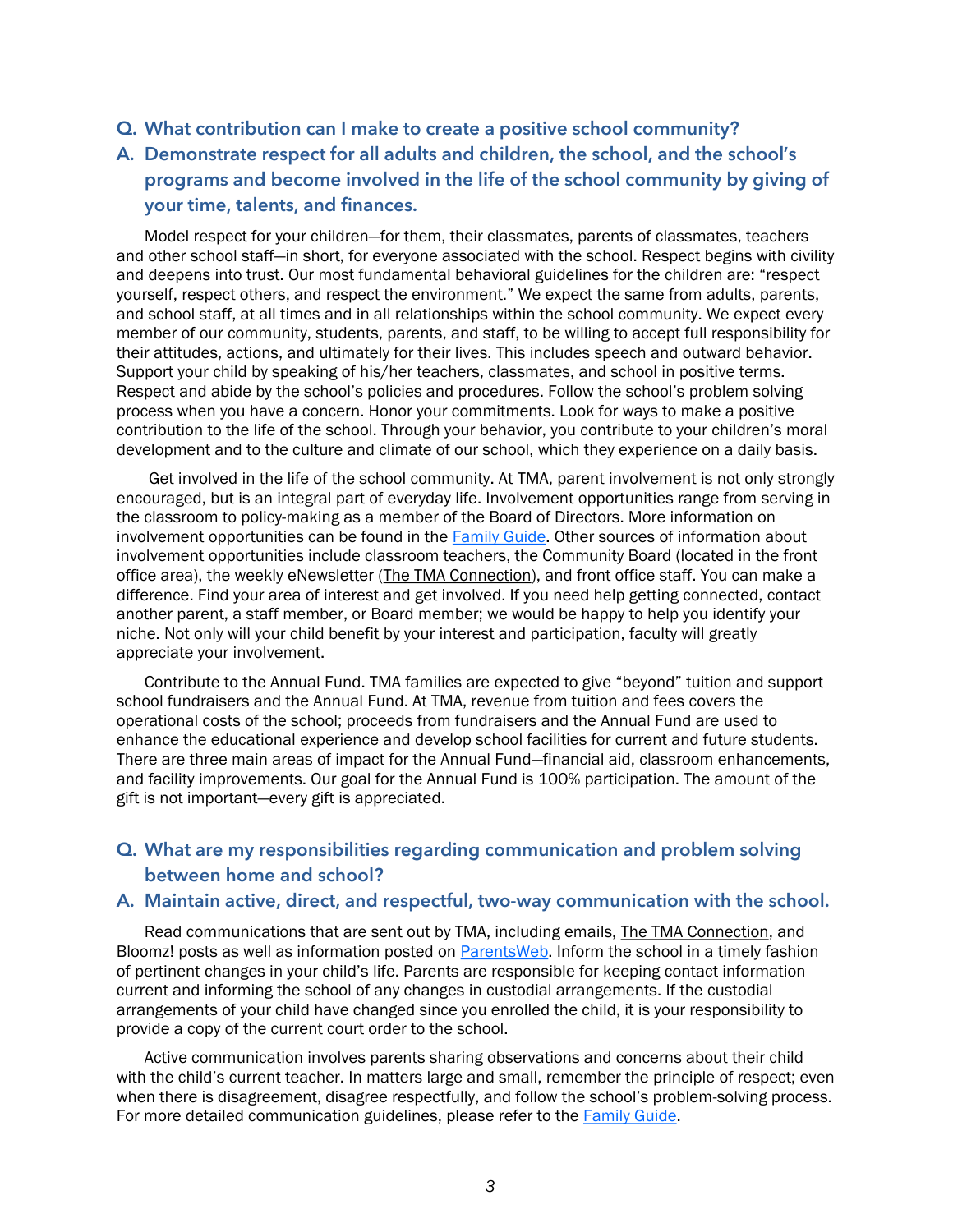Children prosper most when the adults in their lives work in harmony and resolve conflict through side-by-side problem solving rather than face-to-face confrontation or by involving others who are not part of the problem or the solution. Asking for information, striving to see other perspectives, and remaining open to possible solutions are critical elements of collaborative problem solving.

## **What can parents reasonably expect from the school?**

#### **Q. What can I expect of the school academically?**

#### **A. The Montessori Academy aspires to fulfill its mission as a Montessori school.**

As a Montessori school, we are different from traditional schools. Our first commitment is to the multidimensional development of the child. TMA's curriculum is challenging and you can expect your child to be provided with challenging work that is appropriate for her. Parents of our graduates report that their children are well prepared, academically, for middle school in area private, public, or parochial schools. It is not unusual for children working "on-level" at TMA to report that they are on the "A" honor roll at other schools, while children working "above-level" at TMA are significantly ahead of their peers, particularly in math. However, our aim is for each child to be far more than a repository of information. We guide each child to think for herself. Cognitive development and a solid academic foundation are important, yet they represent only one dimension of our aspirations for your child. Equally significant is your child's social, emotional, spiritual, and physical development. Outcomes of a TMA education are contained within our **Portrait of a Graduate**.

Children are given choices and a great deal of freedom—within limits—during the school day. They are allowed to experience, and learn from, the consequences of their choices thereby strengthening their critical thinking skills and promoting self-correction. The choices a child makes and the accompanying responsibilities influence the emerging character of your child. Choosing his own work, or shaping it to a considerable degree, following that work through to completion, while working independently or in cooperation with others, the Montessori child identifies his interests and develops his individual gifts with the goal to strengthen intrinsic motivation and self-direction.

Significant emphasis is placed upon community service. Younger children learn by serving their small community, e.g., classmates, classroom, and family. As they grow, children reach out to the larger community and experience the many rewards of helping others. The children gain awareness and appreciation of others, of the challenges faced by others, and equally important, of their own strengths and abilities to help others and affect the world around them. Community service is an integral and important part of their lives and stays with them well beyond their TMA years.

We treat each child with dignity and respect, and expect that she will treat all others with the same respect. We treat each child as an individual and strive to develop each child's unique giftswithin the context of the classroom and the school community. With freedom comes responsibility, and each child learns to balance his personal freedom with a clear sense of responsibility to herself, to others, and to the community as a whole.

#### **Q. What can I expect in terms of communication from the school?**

#### **A. We strive to maintain open, honest, timely, and respectful communication with you about your child and about information affecting the school community.**

There are three regularly scheduled Parent-Teacher Conferences each year, accompanied by a written progress report. In the event of special concerns, your child's teacher will contact you to discuss these concerns by phone, by email, or in person. If you have a concern or question about your child's classroom or progress, please contact the classroom teacher before talking to administrative staff. Additional communication guidelines are found in the [Family Guide.](https://indd.adobe.com/view/53b669c4-445e-4ea3-86ca-051dec2a3ea1) In addition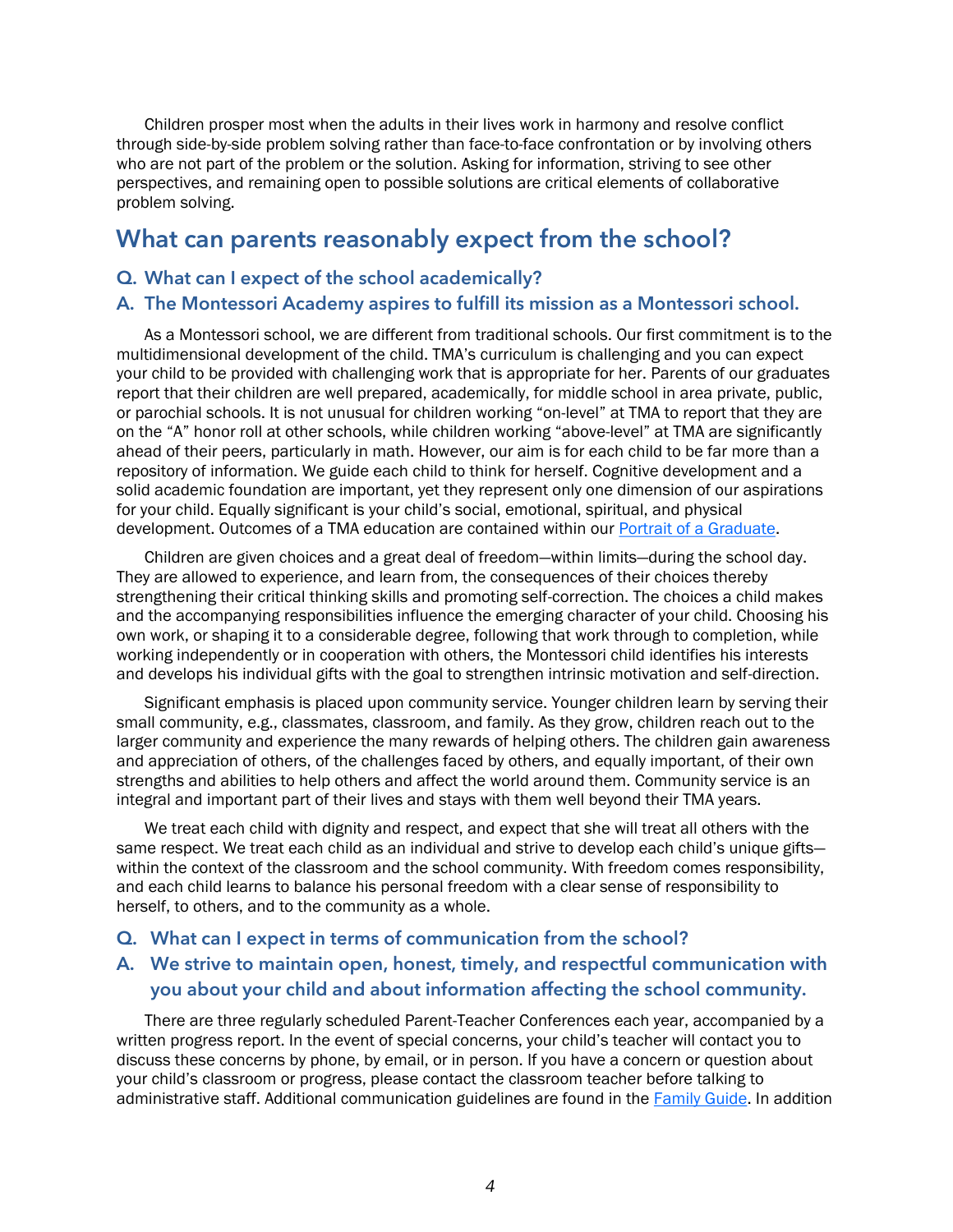to conference reporting, classroom teachers will communicate with you in person and via email messages and short reports as needed for individual children.

Each TMA teacher is a highly-trained professional and her evaluation is confidential and based on direct observation of your child. She will always offer her current, best understanding of your child's progress and his strengths and needs. For all children, this evaluation is based on the teacher's observation, which may be augmented by input from administrative staff. For elementary children, we also report to you annual standardized test results at the Parent-Teacher Conference following the test. Should it ever become clear that a child is not benefiting from the school's program and outside professional assistance is needed, or if the school is not the best program to meet the child's needs, we will immediately schedule a meeting with parents.

School-wide communication is accomplished in several ways; the school produces a weekly eNewsletter, the TMA Connection, as well as the [Family Guide,](https://indd.adobe.com/view/53b669c4-445e-4ea3-86ca-051dec2a3ea1) [school calendar,](http://tmaonline.org/index.php/calendar-events/calendar) occasional emails, Bloomz! postings, and other publications. We also invite you to attend Open House events as well as parent development opportunities.

#### **Q. What can I expect of the school environment?**

#### **A. We strive to ensure an environment that is physically and emotionally safe and supportive, as well as aesthetically beautiful.**

Dr. Montessori said that the classroom teacher's first responsibility is to prepare the environment. This means that the learning materials should correspond to the developmental characteristics of the child at each level. It is important that those materials be attractive to the child: correct in size, aesthetically pleasing, well maintained, and complete. In a broader sense, the whole school environment must meet these criteria: to appeal to the child and to inspire his work.

We are ever vigilant to ensure that the school building and grounds are physically safe, secure, and well maintained. If you notice something that needs to be addressed, please bring it to the attention of administrative staff.

Our community of children and adults comprise a social environment and culture that impacts the child's experience. We strive to make this environment emotionally supportive and safe for every child. This does not mean that there are no problems. It does mean that we will work with your child in developmentally appropriate ways to deal with problems as they arise, empowering him with problem-solving and social skills and aiding him in the development of emotional intelligence to prepare for a lifetime of working with others in a variety of communities and organizations.

#### **Q. What professional standards can I expect of the school and faculty?**

#### **A. The school maintains accreditation by the American Montessori Society (AMS) and high standards for training and professionalism among its faculty.**

The school's educational program has met the exacting accreditation standards of the American Montessori Society (AMS) since 1994. Additionally, TMA is recognized as an accredited non-public school by TEA (Texas Education Agency) through accreditation by AdvanceED/SACS (Southern Association of Colleges and Schools). TMA's Infant-Toddler Program is also licensed by the Texas Department of Family and Protective Services (DFPS). The school has also sought to measure its educational program against national standards as well. In 1999, TMA was recognized by the U.S. Department of Education as a Blue Ribbon School, the only Montessori school in the country to receive the award that year.

Montessori professional staff continues to strengthen the educational program through an ongoing review and development process. Strong Elementary grade-level standardized test scores,